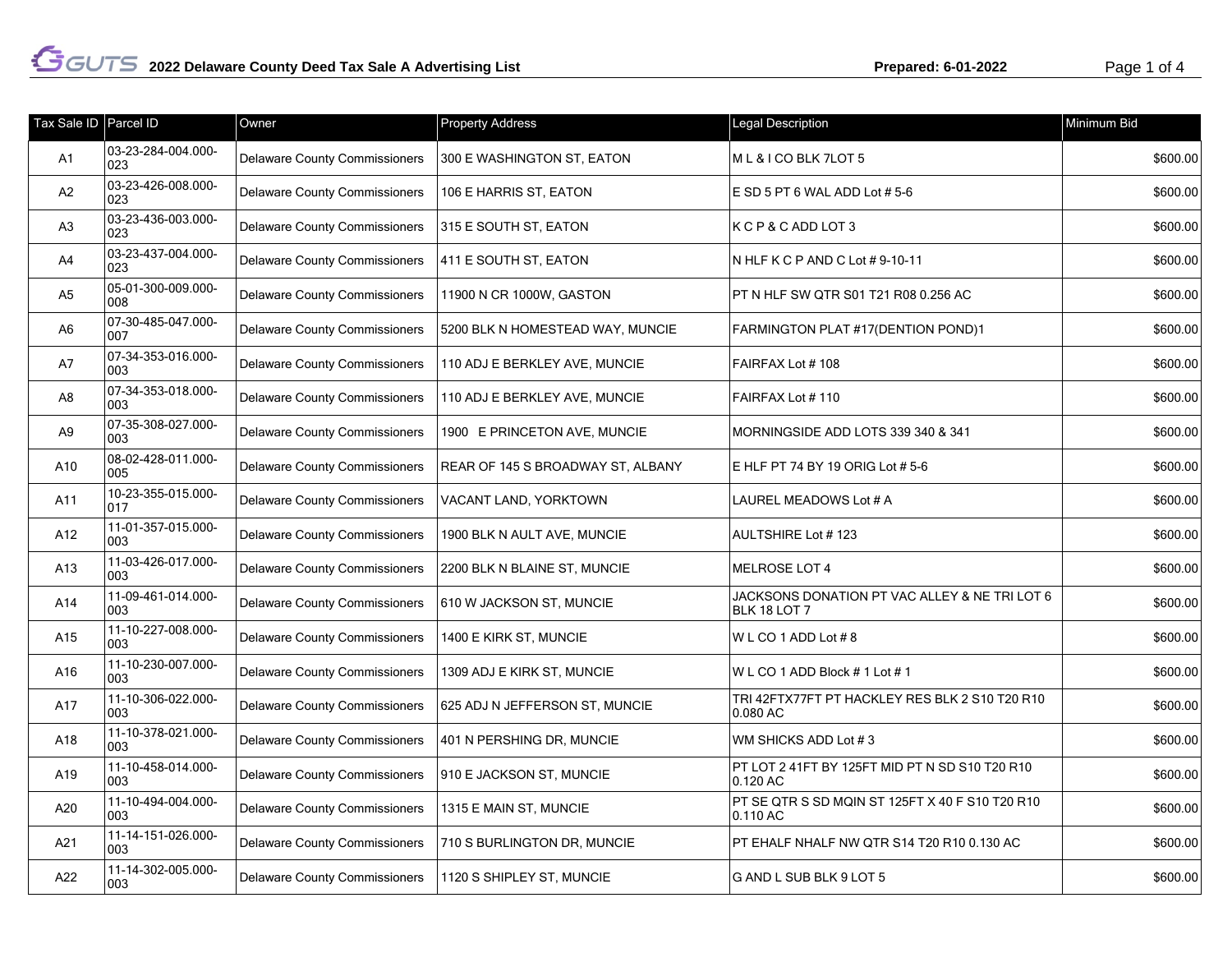| Tax Sale ID   Parcel ID |                           | Owner                                | <b>Property Address</b>      | Legal Description                                      | Minimum Bid |
|-------------------------|---------------------------|--------------------------------------|------------------------------|--------------------------------------------------------|-------------|
| A23                     | 11-14-306-003.000-<br>003 | <b>Delaware County Commissioners</b> | 1204 S SHIPLEY ST, MUNCIE    | G AND L SUB Block # 2 Lot # 3                          | \$600.00    |
| A24                     | 11-15-183-010.000-<br>003 | Delaware County Commissioners        | 812 E 1ST ST, MUNCIE         | GAL 4 ADD E 48 FT LOTS 36 & 37                         | \$600.00    |
| A25                     | 11-15-208-003.000-<br>003 | <b>Delaware County Commissioners</b> | 917 E ADAMS ST, MUNCIE       | PT NE QTR S15 T20 R10 0.170 AC                         | \$600.00    |
| A26                     | 11-15-268-005.000-<br>003 | <b>Delaware County Commissioners</b> | 926 S BEACON ST, MUNCIE      | H & L ADDLOT 52                                        | \$600.00    |
| A27                     | 11-15-284-014.000-<br>003 | Delaware County Commissioners        | 1620 E 2ND ST, MUNCIE        | MOCK HRS LOT 39                                        | \$600.00    |
| A28                     | 11-15-286-003.000-<br>003 | <b>Delaware County Commissioners</b> | 910 S WOLFE ST, MUNCIE       | S M M ADD S 3 FT 7 AND N 44 FT Lot # 7-8               | \$600.00    |
| A29                     | 11-15-330-008.000-<br>003 | <b>Delaware County Commissioners</b> | 525 E 5TH ST, MUNCIE         | GAL SUB E50FX52FT OF LOT 138 & E50FXN2FT OF<br>LOT 139 | \$600.00    |
| A30                     | 11-15-353-007.000-<br>003 | Delaware County Commissioners        | 1516 S JEFFERSON ST, MUNCIE  | ANTHONY PARK W 7FT 124 LOTS 123-124                    | \$600.00    |
| A31                     | 11-16-208-003.000-<br>003 | Delaware County Commissioners        | 713 W ADAMS ST, MUNCIE       | MARCH 1 ADD W HLF ALLEY ADJ & E 19 FT L 3LOT 3         | \$600.00    |
| A32                     | 11-16-212-007.000-<br>003 | <b>Delaware County Commissioners</b> | 414 S PROUD ST, MUNCIE       | PROUDS 2 ADD N 36 HLF FT LOT 60                        | \$600.00    |
| A33                     | 11-16-218-021.000-<br>003 | Delaware County Commissioners        | 601 S COUNCIL ST, MUNCIE     | PT NE QRT 40' X 124' S16 T20 R10 0.110 AC              | \$600.00    |
| A34                     | 11-16-355-001.000-<br>003 | <b>Delaware County Commissioners</b> | 1504 S PERKINS AVE, MUNCIE   | PERKINS ADD LOT 182                                    | \$600.00    |
| A35                     | 11-16-358-001.000-<br>003 | <b>Delaware County Commissioners</b> | 1439 W 11TH ST, MUNCIE       | PERKINS ADD N81FT LOT 38                               | \$600.00    |
| A36                     | 11-16-358-022.000-<br>003 | <b>Delaware County Commissioners</b> | 1400 W MEMORIAL DR, MUNCIE   | PERKINS ADD Block # 2 Lots 5 & 6                       | \$600.00    |
| A37                     | 11-16-402-022.000-<br>003 | Delaware County Commissioners        | 612 W 5TH ST, MUNCIE         | SUB W S HALL ADDE 6 FT L 33 LOT 33-34                  | \$600.00    |
| A38                     | 11-16-438-019.000-<br>003 | Delaware County Commissioners        | 1431 S FRANKLIN ST, MUNCIE   | E C A 1 ADD E80 FT LOT 23                              | \$600.00    |
| A39                     | 11-16-460-016.000-<br>003 | <b>Delaware County Commissioners</b> | 501 W 11TH ST, MUNCIE        | R W AND S SUB Lot #1                                   | \$600.00    |
| A40                     | 11-17-480-003.000-<br>003 | Delaware County Commissioners        | 1813 W 8TH ST, MUNCIE        | R AND UL CO 1 ADD BLK 10LOT 10                         | \$600.00    |
| A41                     | 11-18-454-006.000-<br>003 | <b>Delaware County Commissioners</b> | 1816 ADJ S SPRUCE ST, MUNCIE | PT SE QTR S18 T20 R10 0.010 AC                         | \$600.00    |
| A42                     | 11-20-230-010.000-<br>003 | <b>Delaware County Commissioners</b> | 1900 BLK W 16TH ST, MUNCIE   | PT NE QTR S20 T20 R10 0.120 AC                         | \$600.00    |
| A43                     | 11-20-427-003.000-<br>003 | <b>Delaware County Commissioners</b> | 2724 S HOYT AVE, MUNCIE      | PT NE QTR SE QTR S20 T20 R10 1.000 AC                  | \$600.00    |
| A44                     | 11-21-132-003.000-<br>003 | <b>Delaware County Commissioners</b> | 1011 W 13TH ST, MUNCIE       | SUB WITT TR LOT 4                                      | \$600.00    |
| A45                     | 11-21-179-019.000-<br>003 | <b>Delaware County Commissioners</b> | 1106 W 18TH ST, MUNCIE       | R M BALL ADD Lot # 20 BLOCK 7A-5-28-86                 | \$600.00    |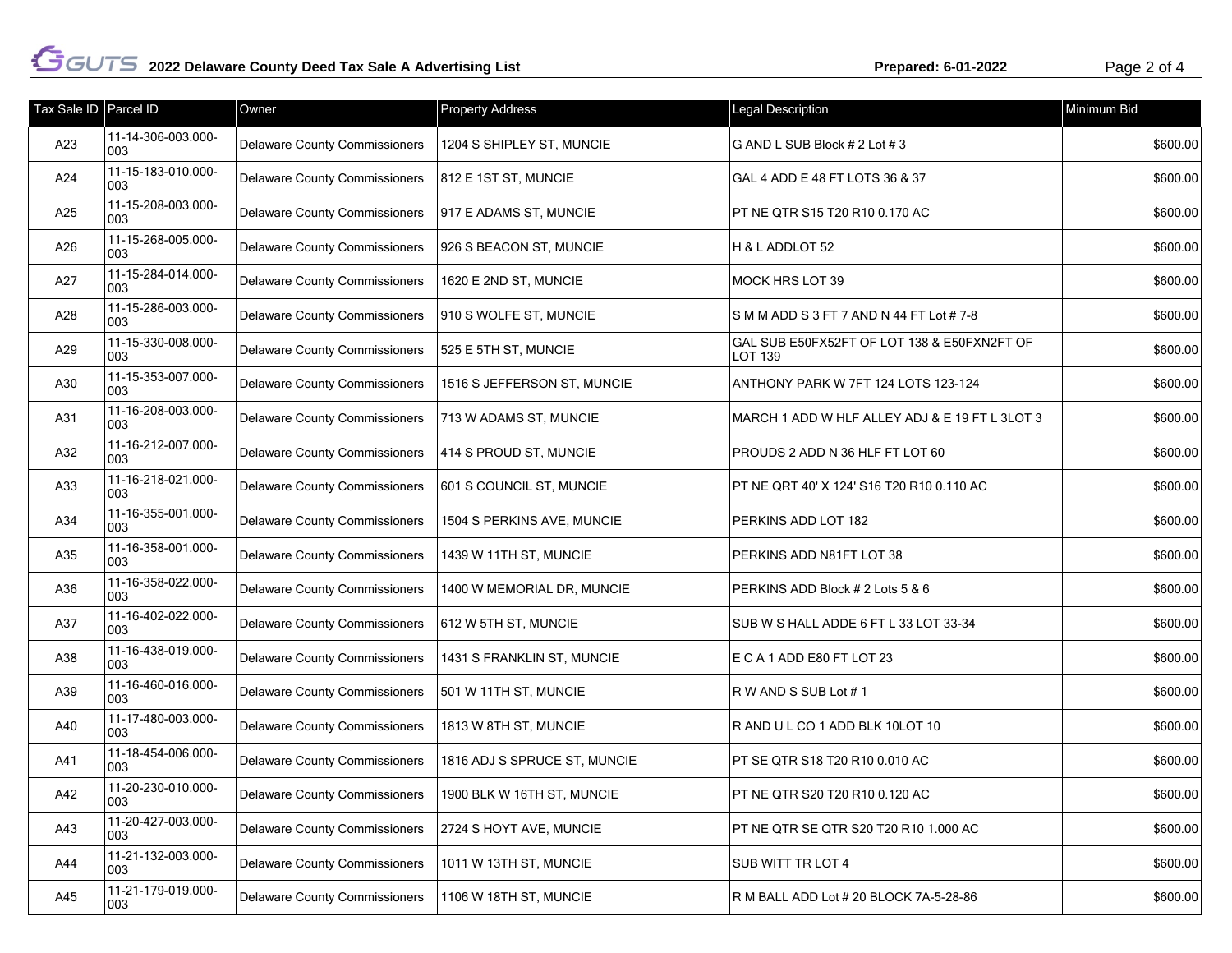| Tax Sale ID Parcel ID |                           | Owner                                | <b>Property Address</b>        | Legal Description                                                   | Minimum Bid |
|-----------------------|---------------------------|--------------------------------------|--------------------------------|---------------------------------------------------------------------|-------------|
| A46                   | 11-21-181-007.000-<br>003 | <b>Delaware County Commissioners</b> | 906 W 18TH ST, MUNCIE          | R M BALLLOT 12 BLOCK 9DR 1999-705                                   | \$600.00    |
| A47                   | 11-21-233-014.000-<br>003 | <b>Delaware County Commissioners</b> | 2013 S WALNUT ST, MUNCIE       | H L AND M ADD Block # 6 Lot # 5                                     | \$600.00    |
| A48                   | 11-21-237-004.000-<br>003 | <b>Delaware County Commissioners</b> | 2108 S HIGH ST, MUNCIE         | ALDRICH ADD BLK 121LOT 12                                           | \$600.00    |
| A49                   | 11-21-237-010.000-<br>003 | <b>Delaware County Commissioners</b> | 2111 S WALNUT ST, MUNCIE       | ALDRICH ADD Block #12 Lot #3-212                                    | \$600.00    |
| A50                   | 11-21-432-014.000-<br>003 | <b>Delaware County Commissioners</b> | 2811 S FRANKLIN ST, MUNCIE     | SUB DUNGAN TR Block # 25 Lot # 5-6-7                                | \$600.00    |
| A51                   | 11-22-104-002.000-<br>003 | <b>Delaware County Commissioners</b> | 405 407 E MEMORIAL DR, MUNCIE  | G AND O SUB Block #53 Lot #6                                        | \$600.00    |
| A52                   | 11-22-106-007.000-<br>003 | <b>Delaware County Commissioners</b> | 2022 S MULBERRY ST, MUNCIE     | G AND O SUB Block # 6 Lot # 10                                      | \$600.00    |
| A53                   | 11-22-106-010.000-<br>003 | <b>Delaware County Commissioners</b> | 2003 S JEFFERSON ST, MUNCIE    | G AND O SUB BLK 66 LOT 2                                            | \$600.00    |
| A54                   | 11-22-111-010.000-<br>003 | <b>Delaware County Commissioners</b> | 2105 S ELM ST, MUNCIE          | G AND O SUB BLK 118 LOT 2                                           | \$600.00    |
| A55                   | 11-22-115-006.000-<br>003 | <b>Delaware County Commissioners</b> | 2218 S JEFFERSON ST, MUNCIE    | G & O SUB BLK 113LOT 11                                             | \$600.00    |
| A56                   | 11-22-153-003.000-<br>003 | <b>Delaware County Commissioners</b> | 2308 S JEFFERSON ST, MUNCIE    | G AND O SUBLOT 14 BLK 175                                           | \$600.00    |
| A57                   | 11-22-157-011.000-<br>003 | <b>Delaware County Commissioners</b> | 2405 S ELM ST, MUNCIE          | G & O SUB BLK 186LOT 3                                              | \$600.00    |
| A58                   | 11-22-184-002.000-<br>003 | <b>Delaware County Commissioners</b> | 2600 BLK S MONROE ST, MUNCIE   | SUB WAT TR AND W 10FT VAC MONROE Block # 23 Lot<br>#1-302           | \$600.00    |
| A59                   | 11-22-427-003.000-<br>003 | <b>Delaware County Commissioners</b> | 1505 E 20TH ST, MUNCIE         | PT E HLF NE QTR SE QTR S22 T20 R10 0.220 AC                         | \$600.00    |
| A60                   | 11-23-102-041.000-<br>003 | <b>Delaware County Commissioners</b> | 2012 E 13TH ST, MUNCIE         | SUB PAT AND MC TR E 33 1THRD FTS HLF VAC ALLY<br>Block # 3 Lot # 12 | \$600.00    |
| A61                   | 11-23-151-001.000-<br>003 | <b>Delaware County Commissioners</b> | 1701 E 16TH ST, MUNCIE         | WALLS 1 EUREKA Lot #68                                              | \$600.00    |
| A62                   | 11-23-178-001.000-<br>003 | <b>Delaware County Commissioners</b> | 2600 BLK S MOCK AVE, MUNCIE    | GIBSONS 1 ADD Lot #4                                                | \$600.00    |
| A63                   | 11-23-178-002.000-<br>003 | <b>Delaware County Commissioners</b> | 2600 BLK S MOCK AVE, MUNCIE    | GIBSONS 1 ADD Lot #3                                                | \$600.00    |
| A64                   | 11-23-178-003.000-<br>003 | <b>Delaware County Commissioners</b> | 2606 S MOCK AVE, MUNCIE        | GIBSONS 1 ADD Lot #2                                                | \$600.00    |
| A65                   | 11-23-226-024.000-<br>003 | <b>Delaware County Commissioners</b> | 2007 S BILTMORE AVE, MUNCIE    | <b>BURLINGTON HGTSLOT 69</b>                                        | \$600.00    |
| A66                   | 11-27-302-006.000-<br>003 | Delaware County Commissioners        | 4324 S MADISON ST, MUNCIE      | PT SW QTR S27 T20 R10 1.230 AC                                      | \$600.00    |
| A67                   | 12-07-151-005.000-<br>010 | <b>Delaware County Commissioners</b> | 1112 N COUNTRY CLUB RD, MUNCIE | <b>COUNTRY TERRACE LOT 40</b>                                       | \$600.00    |